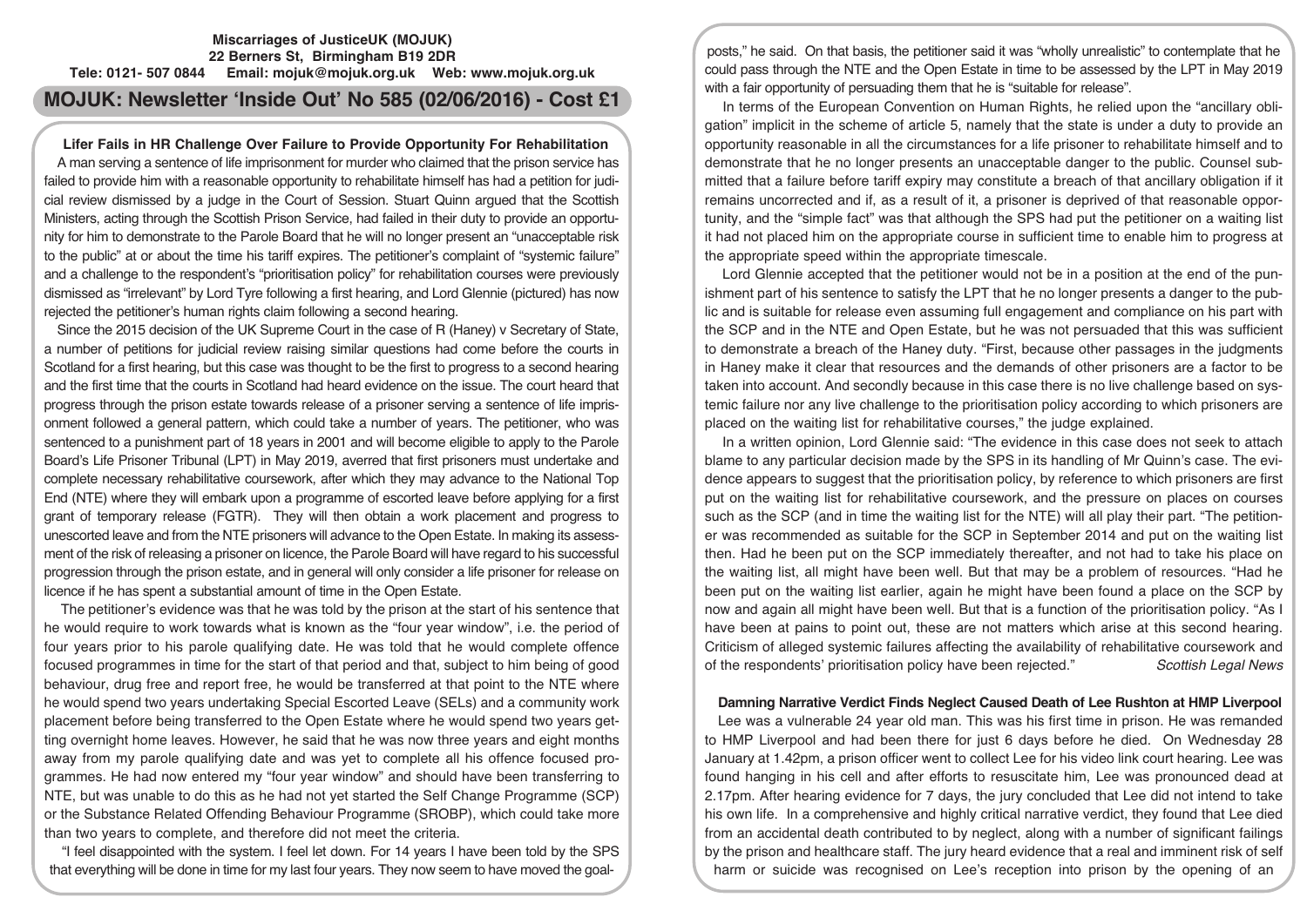Assessment, Care in Custody & Teamwork (ACCT). However, the jury concluded that the risk was not managed adequately and effectively by the prison during Lee's time under their care. The jury found a number of failures in the inadequate and ineffective management of the risk including: ● Failure to discuss Lee at the relevant mental health meetings despite being referred on 2 separate occasions; ● Failure to recognise Lee's level of vulnerability as part of the ACCT process: ● Failure to fully explain the PPU telephone system which removed a major protective factor in him not being able to telephone anybody: ● Ineffective use of the cell share risk assessment, leaving Lee alone at a high risk of self harm / suicide: ● Numerous failures in carrying out the ACCT process, including lack of communication, failure to follow procedures, missed opportunities to increase observations, failure to take a multidisciplinary approach, lack of ownership of issues, missed opportunities to hold review meetings, and failure to record information on documentation: ● Inadequate management of drug dependency including missed treatments, inconsistent treatments, lack of continuity and lack of recording.

The jury considered this more likely than not contributed to Lee's intentions concerning self-harm or not: ● A failure to adequately and effectively assess Lee's mental health in addition to the drug dependency presentation: ● A failure to properly investigate a prisoner assault on Lee a few days prior to his death despite Lee having expressed his fear to the prison staff. The jury considered that it was more than likely that this incident added to Lee's vulnerability given his mental state. The jury concluded that Lee was in a dependent position due to mental illness and incarceration. They stated there was a "failure to provide and procure basic medical attention" and there was a "gross failure" in his mental health care which could have saved or prolonged his life.

The jury listed the following findings which they considered causative: ● Lack of consistent and sufficient mental health assessment: • Assumption of [steps taken by] others: • Vulnerable prisoner in a single cell: ● Failure to take action based on observation in ACCT: ● The lack of understanding or sufficient explanation for Lee about the Public Protection Unit (PPU) telephone system: ●The inability for Lee to send a message to his family. The Coroner has compiled a Prevention of Future Deaths report in connection with the issues identified by the jury. Lee's family is devastated by his death but are pleased that the jury recognised the systemic failures in the care that was provided to him. They hope that the prison will now implement changes to ensure these failings are never repeated.

Leanne Dunne, solicitor representing the family, said: "It is important that the failures in the level of care provided to prisoners are recognised and the jury's findings in this case highlight some of these issues Not only do these failures have a devastating impact on families but also link in with the wider social issues regarding the fact that prisoners should at least be provided with the same level of medical care that they would be provided within the community.'

Deborah Coles, Director of INQUEST said: "At a time when prison reform is on the agenda, this case exemplifies everything that is wrong with the prison system. It is deplorable that a vulnerable young man in need of mental health support can die in this way where neglect and gross failures are identified as a contributory factor. Urgent and decisive action is needed now to prevent further deaths. This situation can no longer be tolerated."

INQUEST has been working with the family of Lee Rushton since July 2015. The family is represented by INQUEST Lawyers Group members Chris Topping and Leanne Dunne from Broudie Jackson Canter Solicitors and Ifeanyi Odogwu from Garden Court Chambers.

#### **UK Trains Soldiers For Regimes on its Own Human Rights Abuse Watchlist**

Jon Stone, Independent: Britain is providing military training and support to the majority of the countries named on its own human rights abusers watchlist, The Independent can reveal. Sixteen nations on the Foreign Office watchlist for use of torture and sexual violence benefit from military and security support. The Foreign & Commonwealth Office (FCO) designated 30 nations as "human rights priority" countries last year, warning of their conduct on a range of issues from internal repression to the use of sexual violence in armed conflict. But information released by ministers shows that British armed forces trained "either security or armed forces personnel" in 16 of the listed countries since 2014.

According to the Ministry of Defence, British soldiers have trained the armed forces of Afghanistan, Bahrain, Bangladesh, Burma, Burundi, China, Colombia, Egypt, Iraq, Libya, Pakistan, Saudi Arabia, Somalia, Sudan, Yemen and Zimbabwe – despite the human rights records of those countries. The revelation comes days after the Government announced it would step up the level of military training it provided for the armed forces of Oman. Though Oman is not among those nations named on the FCO's watchlist, human rights observers working for Amnesty International say they have identified widespread use of torture and detention in the country. "Methods in use in Oman include mock execution, beating, hooding, solitary confinement, subjection to extremes of temperature and to constant noise, abuse and humiliation," the organisation said in its 2014 report. "These practices are allowed to flourish within a culture of arbitrary arrest and detention in secret institutions."

Defence Secretary Michael Fallon stated that Oman "is our friend" and that the UK was "working more closely than ever with them across military, counter-terrorism and intelligence fields to tackle shared threats to stability." The UK could also build a permanent military training facility in the country, Mr Fallon added. In March, The Independent reported that British commandos are training Bahraini soldiers in using sniper rifles – despite the alleged use of such specialist troops to target protesters during a pro-democracy uprising in 2011. Soldiers from the Gulf monarchy were again hosted at the Infantry Battle School in Wales last week, according to Ministry of Defence publicity.

They visited alongside troops from Nigeria, whose top military generals Amnesty say should be on trial for war crimes. The human rights group produced a 133-page dossier alleging Nigerian forces caused the deaths of 8,000 people through murder, starvation, suffocation and torture during security operations against Islamist militants Boko Haram. A senior military official told Amnesty that Nigerian solders respond to Boko Haram attacks by going "to the nearest place and kill[ing] all the youths" whether they were armed or not. Andrew Smith, of Campaign Against Arms Trade, said Britain should not be "colluding" with countries it was well aware were led by authoritarian regimes. "The UK army has provided training to some of the most authoritarian states in the world," he said. "The fact that many of them are included on the government's own 'human rights priority' list is a sign of how oppressive they are. The UK military should not be colluding with or legitimising human rights abusers."

The Government has faced criticism from campaigners in recent months for continuing to rubber stamp arms sales to repressive regimes, including Saudi Arabia. Saudi Arabia has been accused of committing war crimes during its military campaign in Yemen, something the country denies. The aid organisation Medecins Sans Frontiers states that Saudi war-planes have bombed multiple hospitals in which it operates in the area. Other reports include the bombing of schools and weddings. The British government has however ignored calls for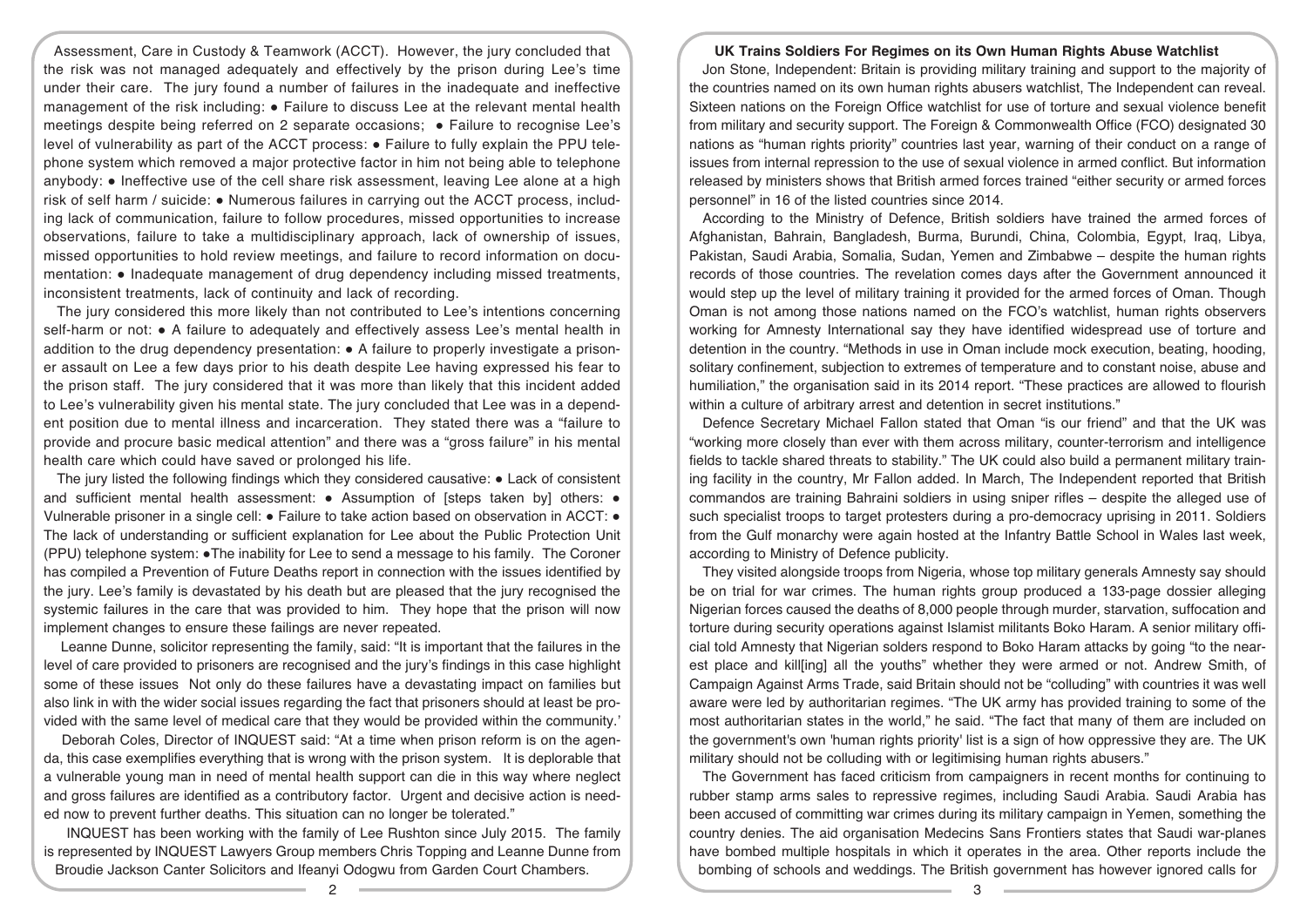an arms embargo on Saudi Arabia from both the European Parliament and the House of Commons International Development Committee. Defence minister Philip Dunne confirmed last month that British liaison officers had trained Saudi Arabian troops in using weapons systems supplied by Britain and that they were present in the country's operations centre. A Ministry of Defence spokesman said all training was delivered in line with the UK Government's Overseas Security and Justice Assistance Guidance, "in order to mitigate the risk of contributing to human rights violations". "The fundamental right of all humans to fair treatment is intrinsic to all British Military training activity," he said. "If there is credible evidence that our support is being misused, we will take immediate action."

## **US Supreme Court Throws Out Death Sentence Given to Black Man By All-White Jury**

Feliks Garcia, Guardian: In the 7–1 ruling on Monday 23rd May 2016, US justices ruled in favour of Timothy Tyrone Foster, who was convicted of killing an elderly white woman three decades ago. Chief Justice John Roberts wrote that the court determined prosecutors went against the court's 1986 decision in Batson v Kentucky that laid out rules against racial discrimination in the jury selection process."The focus on race in the prosecution's file plainly demonstrates a concerted effort to keep black prospective jurors off the jury," Mr Roberts said. Mr Foster's defense obtained jury selection notes by the prosecutors through an open records request, USA Today reports. During the selection process, the notes showed the highlighted names of black prospective jurors who had circled "black" on questionnaires. They were identified as "B#1", "B#2", and "B#3". The remaining black jurors were ranked on the top of a list labeled "definite No's", according to the report. Justice Clarence Thomas, the Court's only black justice, was the only dissenting voice. "Foster's new evidence does not justify this court's reassessment of who was telling the truth nearly three decades removed from voir dire," Mr Thomas wrote. Mr Foster will now have a chance to receive a retrial. During the original trial, the Associated Press says, his defense did not contest his guilt, but instead attributed it to a troubled upbringing, mental illness, and drug abuse. They objected to the lack of black jurors at the time, but the trial judge had said they were chosen based on factors other than race.

# **Brother of UVF Victim Peter Mctasney Loses Legal Challenge Over Police Probe**

Belfast Telegraph: The brother of a loyalist murder victim has lost a legal challenge over alleged failures in the investigation into a killing shrouded in suspicions of security force collusion. Catholic voluntary worker Peter McTasney was shot dead by a Ulster Volunteer Force gang at his home on the outskirts of north Belfast 25 years ago. Amid claims that Mr McTasney's killers were led by a Special Branch agent, his brother Thomas issued judicial review proceedings against the PSNI over alleged delays in the inquiries. But a High Court judge dismissed his case after pointing out that suspected UVF commander-turned supergrass Gary Haggarty is now charged with the murder as part of a catalogue of paramilitary crime. Mr Justice Colton said: "For the court to conduct an investigation under the guise of judicial review proceedings at this stage would at best be premature."

Mr McTasney, 26, was gunned down in the living room of his house in Bawnmore, Newtownabbey in February 1991. Loyalists armed with a gun and sledgehammer opened fire in the presence of his three-year-old daughter, who was also injured. A Police Ombudsman report identified the murder as one of 10 linked to a UVF unit operating out of the Mount Vernon estate. Reference was made to an 'Informant 1' arrested and interviewed by Special Branch handlers

before being released without charge. According to legal papers in Thomas McTasney's legal challenge, that informant is widely known to be Mount Vernon man Mark Haddock. The case also featured claims that investigators were removed from investigating alleged criminality committed by Haggarty, a former associate of Haddock. Haggarty, 44, is currently facing a record 212 charges, including five murders and a catalogue of other paramilitary crime. The suspected former UVF commander is now believed to be living in England after becoming a police informer. He is still waiting to discover if he will stand trial for the alleged offences.

Thomas McTasney's legal team claimed some do not want to see Haggarty give evidence in court because of what he might say about former Special Branch handlers. They sought a declaration that the PSNI has unlawfully failed to complete an investigation without undue delay. It was claimed there is growing mistrust in the security forces due to continued suspicions of collusion. However, Mr Justice Colton rejected contentions that the PSNI has unlawfully failed to discharge its obligation to investigate within a reasonable time. He held that it would be disproportionate to carry out a detailed examination of steps taken by police. "It could well impact on the upcoming prosecution and ongoing investigation. It could well result in further delay for both," the judge noted. Stressing his hope that the McTasney family will still get answers on the circumstances surrounding an "horrific murder", Mr Justice Colton confirmed he was refusing leave to seek a judicial review. He added: "I do not believe therefore that any declaration, leaving aside the issues of arguability, is either necessary or appropriate at this stage of the investigation into the activities of Mr Haggarty and in particular the murder of Peter McTasney."

**Study of Wrongfully Convicted Scottish Prisoners** *Peter Swindon, Herald Scotland* The traumatic effects of a wrongful conviction on former prisoners is to be studied for the first time by a team of academics who will conduct a series of interviews in Scotland. The project will see leading criminologists from the University of Oxford come to Glasgow and interview victims of miscarriage of justice who are now free. The new study – backed by Scottish charity the Miscarriages of Justice Organisation - will focus on life after release.

The findings will be written up as a thesis and form part of lead researcher Laura Tilt's Doctorate in Criminology. She said: "This will be one of the first studies of its kind in the United Kingdom. Research on wrongful conviction to date has focused on how they occur and are overturned - there is so far very little empirical research on the post-exoneration experience outside the United States. In the UK, legislation has now significantly restricted the possibility of obtaining compensation. In this very dismal climate, the lived experiences of the wrongfully convicted can inform what post-release support is available - or should be available - to repair the harms caused by wrongful conviction. Simply quashing a conviction is not enough." The Miscarriages of Justice Organisation has long campaigned for greater support for former prisoners who were wrongly convicted. Co-Project Manager, Paul Mclaughlin, said: "This study is welcomed because it will look into the post-exoneration experience of persons who have been wrongfully convicted, to explore how such persons cope with their experience and what support they receive to help them to manage the practical and emotional impact of exoneration. We feel the study is vitally important to everyone fighting for justice for the innocent. The study will allow us to produce the evidence required to show the true impact of wrongful conviction, and will be a tool, which will aid all those fighting for the rights of the innocent and wrongfully convicted."

Former teacher James Boyle was sentenced to twelve years in prison in 2005 for historical sex offences against three children. The 60-year-old from Rutherglen served five years before he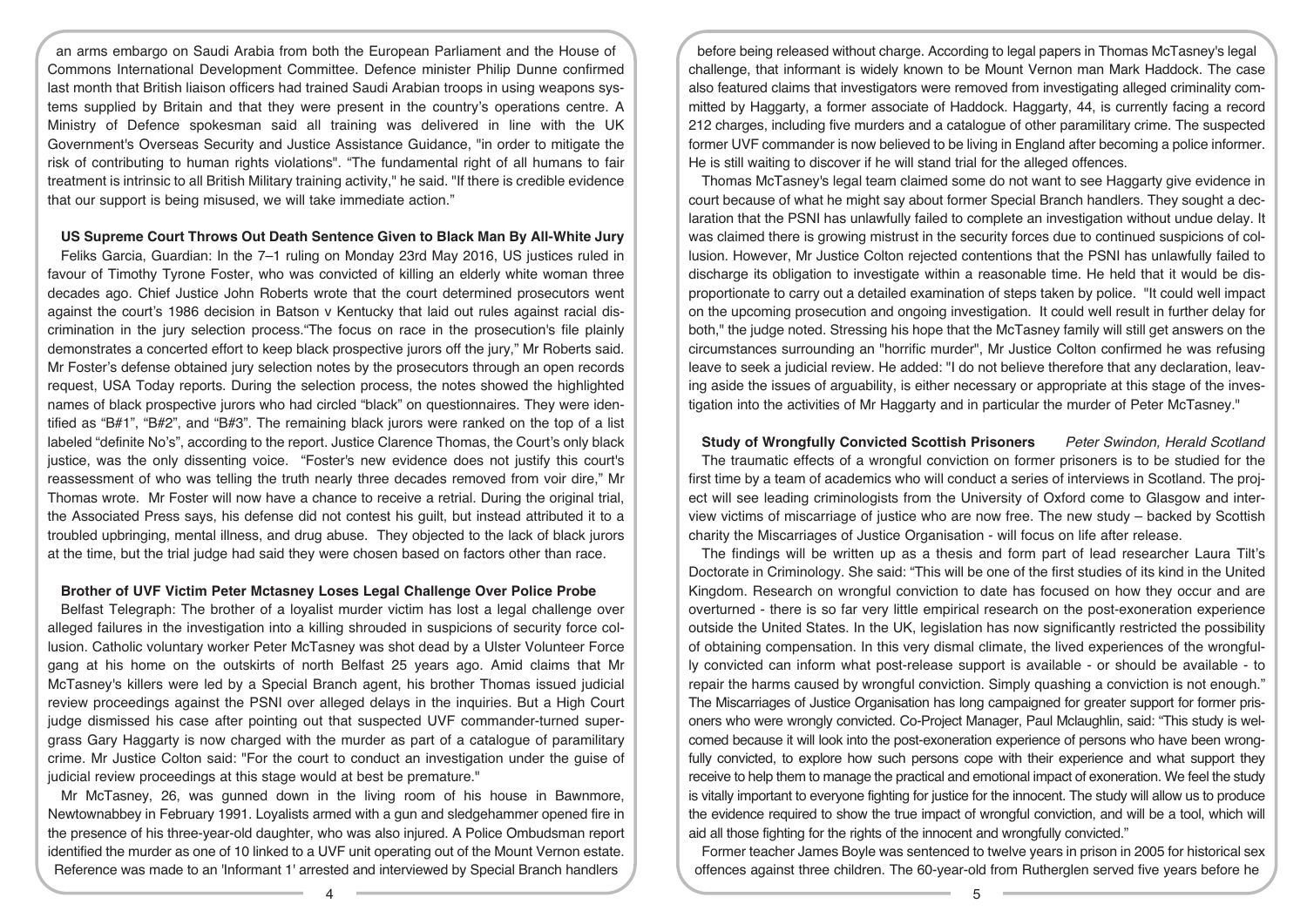was cleared when a second trial ended with a not proven verdict – but he has been unable to return to work. He welcomed the study and will be one of the interviewees. Boyle said: "I think in terms of when someone is released from prison, the legal representation must be made available on the same basis as it was made available to the complainers so that people in my position are able to defend themselves and challenge institutions. That is fundamental because, unless you're an extremely wealthy person, without that access you are immediately hobbled. So, I think we need legal services to be provided to us for as long as we need them.

# **Half of Children in Youth Custody Have Been in Care System** *Guardian*

Children in care are six times more likely to be cautioned or convicted of a crime than other young people, new research has found. A review by Lord Laming for the Prison Reform Trust also found half the children in youth custody came from foster or residential care. The government is being urged to launch a reform programme to help improve improve the lives of children in care. The report is the result of a year-long inquiry that received data from 60% of local authorities and young people who have been in care. It found about half of the 1,000 children in custody in England and Wales have experience of the care system, despite fewer than 1% of all children in England, and 2% of those in Wales, being in care. It costs more than £200,000 a year to keep a young person in a secure children's home and the annual cost of a place in a young offender institution is about £60,000. Cross-bench peer Lord Laming told the Times police were sometimes involved in situations that would normally be dealt with by parents.

He said the police had been called when a child "stole" food from the kitchen of his care home or when a teenager trashed his room. "Most families deal with this sort of challenging behaviour within the family," he said. "Once the police are called, it becomes theft or criminal damage and it goes on the child's record. We must stop having children in care sucked into the criminal justice system for trivial reasons." The report recommends that social services and criminal justice agencies work together better and the police improve practices regarding prosecution of children and young people in care. Juliet Lyon, the director of the Prison Reform Trust, said: "By listening to children in care about how they have got drawn into trouble, this review provides practical and workable solutions to help break the depressing route from chaos to care to custody."

## **Inside the Special Prison Unit Where Rehabilitation Rules the Roost**

*Erwin James, Guardian:* Free-range chickens, raised flower beds and exercise apparatus on neatly manicured lawns are not what you would normally expect to find in a closed prison. The grounds of Rivendell unit, a special "psychologically informed environment" for female prisoners with personality disorders, feels more like a place of healing than incarceration. But it is a prison within a prison – HMP New Hall, near Wakefield, West Yorkshire, home to around 450 adult women, young offenders and juveniles. "Treat people badly and you're not going to get good results," says Mick Winn, the governor in charge of the unit who is escorting me along the gently winding paths.

I am the first journalist to be invited to visit Rivendell since it was opened 18 months ago. It is one of a number of similar units in prisons designed to provide care and treatment for offenders with complex needs. Formerly known as DSPD (dangerous and severe personality disorder) units, they are now known as Pipes (psychologically informed and planned environments). Rivendell, named after the elvish haven in Lord of the Rings, aims to provide a regime of "growth, enablement and empowerment", which epitomises the government's plans for prisons to be places of rehabilitation as outlined in the prisons bill in last week's Queen's speech. We enter the accommodation block, which

from the outside resembles a large, modern, two-storey detached house – except for the bars on every window. The first thing that strikes me is how quiet the building is inside. It's the lunchtime "bang up" period and the prisoners, 30 in total – made up of around half with a diagnosed personality disorder and half without who have volunteered and then been selected to live on the unit to act as a stable influence – are all locked in their cells.

Studies cited by the Ministry of Justice estimate that between 4% and 11% of the UK population have a personality disorder and between 60% and 70% of people in prison. Although a personality disorder is a mental disorder, until quite recently it was considered untreatable. Winn heads a team of 16 staff, among whom are senior clinicians. In the main observation and control room, where large windows allow the comings and goings of prisoners to be easily monitored, he explains how this specialised environment is designed to help resolve the issues that have driven their offending. But those women in the Rivendell unit are not entirely isolated, joining the other prisoners at HMP New Hall for work, chapel, and in the gym.

"They're different women to when they first came here," Winn says. "Some of our women present in a very childish way because they've learned that if you appear as a child, people care for you. Some were really in your face, loud and aggressive, because that's how they have always learned how you get things. But after a period of time with us, all of that calms down. In our client groups we get lots and lots of self-harm. [It] tends to increase a little bit when they first arrive, maybe for the first six months. They've been displaced, but then all the self-harm rates drop, which is a great indicator of how they are feeling mentally. At the moment, we have no service-users in any kind of crisis that might lead to self-harm." Winn opens a cell door and I see it is exactly like any prison cell, except it has an ensuite toilet and shower room. "A lot of our women have body image issues. Having their own space to shower in private is really important to them." He leads me to what he describes as "the quiet area". There are easy chairs and a sofa, books and magazines, and a fish tank full of brightly coloured fish (paid for by the sale of the eggs from the chickens). The barred windows look out on to where the prison's chickens roam freely, and over the perimeter fence to rolling green fields.

By now the women on the unit have been let out of their cells and a number are waiting to speak to me in a communal room used for creative pursuits such as art, crafts and baking. "What did it feel like when you were diagnosed with a personality disorder?" I ask. There's silence for a minute or two until Lydia speaks up. "I think most people in the country have a personality disorder," she says, "but they manage it. We haven't managed ours very well." Lydia, in her 20s, has been jailed for life under the old joint enterprise law and is hoping for a fresh appeal. Maye is serving life with a minimum tariff of 16 years. So far she has done three. "I'm here because I know I need help, I need to learn how to deal with my emotions and deal with everything I didn't deal with on the out," she says. "I ended up committing offences because I just didn't care. Now I'm here, I feel hope – because I'm getting help. I know I've got a lot of problems, but I don't feel so alone now because I know there are other people walking the same path as me."

Jane joins in. "We've got a voice here. We can speak our minds, in the right way. I've been in prison since 2007. The staff say I've changed since I've been here, but I'm still finding it hard to believe." Maye nods. "We're not just a number here. The staff know us really well. They interact with us more than on normal wings." Then Grace pipes up. "That's how I am. I don't really know who I am, but I've come here to sort myself out. At the moment I feel a bit stuck, that's why I've come here, to find out who I am and start to live again." And then Lucy, serving life with a 15-year tariff, says: "I've been in prison for six years, and I've been in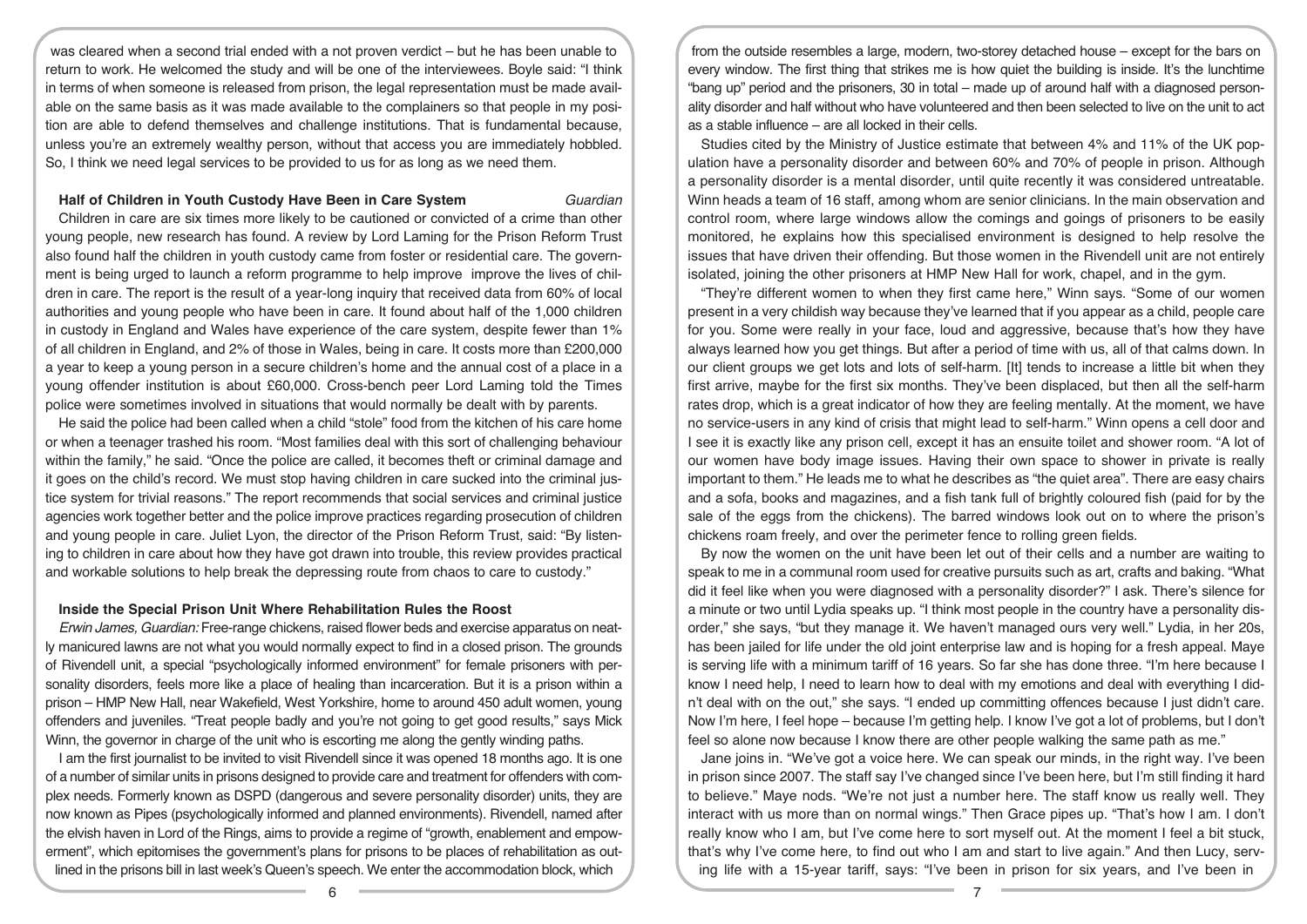Rivendell for nearly a year. I've still got another seven years to serve. In the last year I've definitely come out of myself. I used to just stay in my cell all the time, reading. I still read a lot. Now I associate with the girls here more often. For 27 odd years I haven't known who I am. The staff help you to understand yourself better. I didn't have an identity at all. I got into a stupid relationship at 14. I lost a lot of my own identity then. I'm now reclaiming myself. I have a few ups and downs, but I know I'm getting better at coping."

For many victims of serious crime, prison regimes designed to enrich and nourish will be unpalatable at best. But the fragility of the women at Rivendell is all too obvious. Winn and his colleagues are working hard to prevent them causing more harm to themselves and others. If governors of the six reform prisons, proposed by the justice secretary, Michael Gove, can introduce a flavour of Rivendell in each one, then rehabilitation for the many prisoners rather than the few might just be attainable. Winn says: "You get really protective about the women, especially when you get to know their backgrounds. It doesn't take away the seriousness of their criminality, but when you see where they have come from and you hear the stories of what they've suffered, you can understand how they get into drugs, alcohol, violence."

## **A Judges Lot is Not a Happy One –In Fact it's Bloody Depressing**

A judge fired for persistently watching adult material on official IT equipment has appealed his dismissal on the basis that he was depressed. Former judge Warren Grant, 61, claims he was suffering from "severe undiagnosed depression" as a result of marital problems and his employers had discriminated by dismissing him over his habit. He is one of three English judges dismissed last year for watching adult content at work. In a bid to be reinstated to his £128,000 a year post, Mr Grant has taken the Ministry of Justice to an employment tribunal. Mathew Purchase at the MoJ told The Sun: "This wasn't a case of watching pornography one or two times, or even ten or 20 times, but was persistent — several times a day — over 14 months or so."

#### **We'll All Be Murdered in Our Beds: Shocking History of Crime Reporting in the UK**

Contrary to what one might imagine, the British obsession with crime and criminals long predates the birth of tabloid journalism. In 1714, one "Captain" Alexander Smith published a journal snappily entitled A Complete History of the Lives and Robberies of the Most Notorious Highwaymen, Footpads, Shoplifts and Cheats of Both Sexes. Smith, who in the great tradition of British crime writing was not above a bit of invention, promised his readers "most secret and barbarous murder, unparalell'd robberies, notorious thefts and unheard of cheats". In those days, of course, there was the additional attraction that most serious offenders ended up on the gallows and executions were a public spectacle, attended by thousands. Even in my youth the prospect of execution gave a murder trial a frisson that all but the most grisly cases lack today. Some crime reporters attribute the decline of their trade to the abolition of the death penalty. There was nothing like a good hanging to boost the sales of evening newspapers.

Duncan Campbell, for many years the Guardian's crime correspondent, has provided an account of his trade through the ages that is by turns amusing, engaging, horrifying and, yes, thoughtful. It is not merely a catalogue of the goriest and most notorious crimes, but a fascinating description of the often corrupt relationship between Fleet Street's finest and the police. With honourable exceptions the picture that emerges is not a pretty one, involving as it did the consumption of huge amounts of alcohol, lots of cash in brown envelopes and endemic misogyny (women were not welcome in this close-knit fraternity). Happily, this way of operating

came to an abrupt end with the disclosure in 2011 that reporters from the News of the World had hacked into the telephone of murdered schoolgirl Milly Dowler. Before long it became clear that the practice was widespread, arrests began and the relationship that tabloid journalists enjoyed with the police was no longer so cosy. They felt let down. "The idea was that we were the force's paper… and look what happened," remarks the Sun's crime editor.

So close was the relationship between the police and the crime-reporting fraternity that they often failed to notice when there was anything wrong with the official version of events. Following the arrest of John Reginald Halliday Christie in 1953, after the discovery of the remains of seven women at his house in Notting Hill, it didn't seem to occur to any of those reporting the trial that Timothy Evans, hanged three years earlier on the evidence of Christie, might be innocent. Unbelievably, the tabloids were even competing to buy up Christie's story. One even offered to pay for his defence. If I have a criticism of this otherwise commendable book, it is that Campbell doesn't devote enough space to how the close relationship between police and reporters neutered the journalists' capacity for independent thought. A brief chapter on miscarriages of justice does not sufficiently convey the enormity of the disaster that engulfed the British criminal justice system in the 70s and 80s. One has to pinch oneself to recall that the police and courts wrongfully put away 18 people for the biggest IRA bombings of the mid-1970s, and only a handful of those reporting the trials, none of them members of the crime-reporting clique, noticed there was a problem.

# **Prisons Get Urgent £10m to Tackle Suicide and Disorder** *Alan Travis, Guardian* An extra £10m is to be pumped into English and Welsh prisons to tackle a rising tide of violence and suicides, the justice secretary, Michael Gove, has announced. Gove described the most recent suicide figures – more than 100 in the past 12 months – and increasing number of assaults and disorder in jails as "terrible" and cause for "considerable personal concern". The extra £10m is to be made immediately available to prison governors for extra prison staff; more training, including on suicide awareness; additional equipment, including body cameras and CCTV; and on additional drug testing, including for legal highs. "I am well aware that the most recent figures for deaths in custody and violence in prisons, which the [Commons justice select] committee's report highlights, are terrible," he said in a letter to the committee published on Tuesday. "These cause me considerable personal concern, and I have no wish to minimise, excuse, or divert attention away from these increasing problems. I want to assure

The committee issued a clear warning last week to Gove that an urgent action plan to tackle the sharp deterioration in prisons in England and Wales was needed and could not wait for the minister's ambitious prison rehabilitation and reform plan. "As the justice committee report highlights, there are a number of new threats faced by prisons, particularly the increase in new psychoactive substances (NPS) and a much more volatile adult male population," said Gove in his response to the MPs. "We need to improve our ability to respond to these challenges. I therefore wanted to make you aware that in addition to the £5m which we have committed to rolling out body worn cameras and additional CCTV, I have, with immediate effect, allocated an additional £10m to deal with prison safety issues." The justice secretary repeated his plea to prison governors to make greater use of the temporary release scheme for prisoners in an attempt to start to reverse the 40% fall in its use since 2010.

you and the committee that there is no complacency in dealing with these issues," wrote Gove.

Shadow justice secretary, Lord Falconer, described the £10m cash injection as a "risibly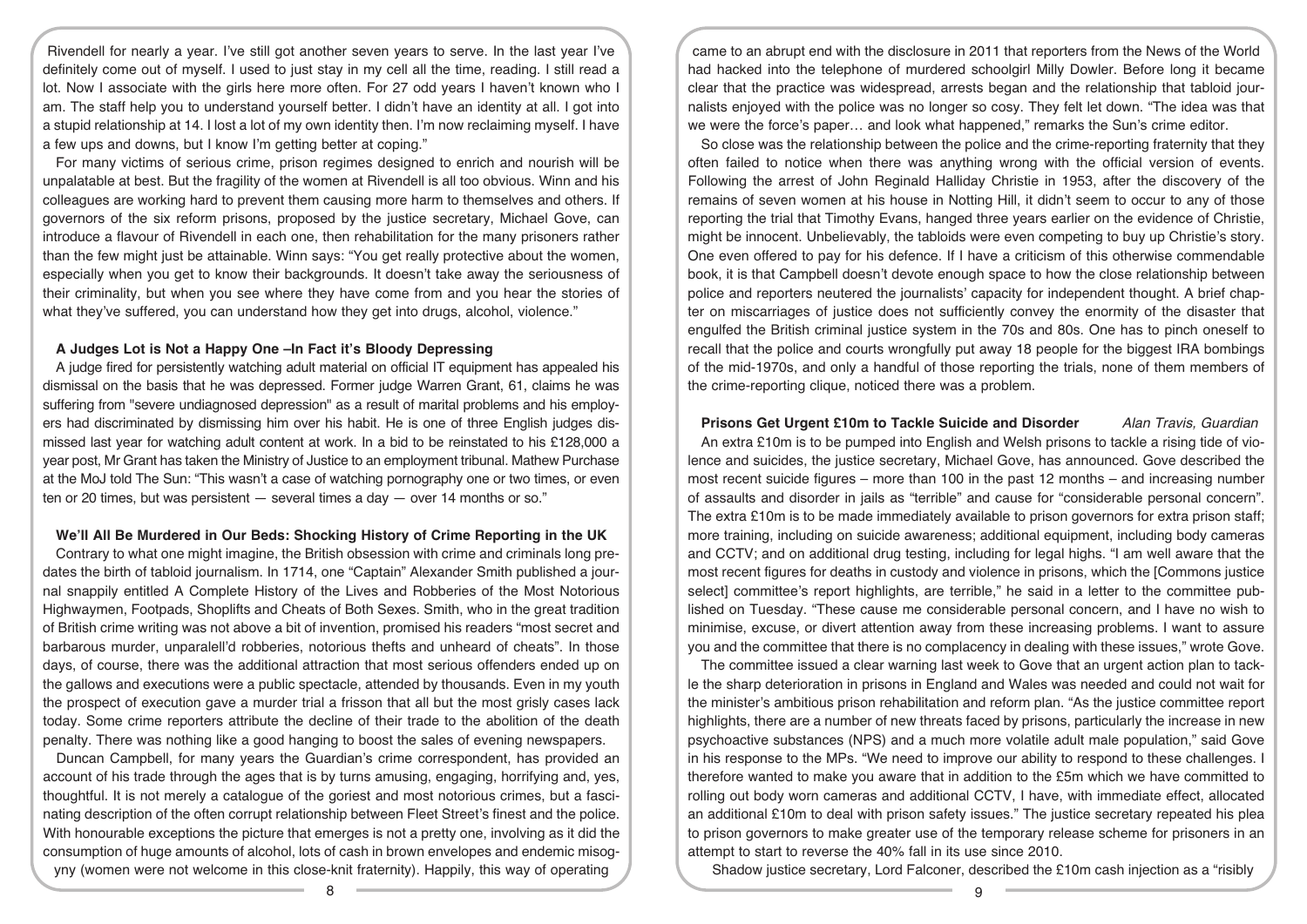small" response to the prisons crisis. "I welcome the announcement today of an extra £10m to spend on safety in prisons. In the face of the scale of the prison crisis the £10m looks risibly small. If the Lord Chancellor is serious about prison reform the first step he must take is to reduce the prison population," he said. The committee reported that ministers had hoped prison safety would stabilise but instead it had deteriorated further. There have been 100 suicides in the past year and a 20% rise in assaults in the second half of 2015 among the 85,000 strong prison population. There were also nearly 2,000 fires in prisons in 2015 – a rise of 57% on 2014. The MPs also revealed that riot squads have been called into volatile jails across England and Wales at a rate of 30 to 40 times a month to deal with serious disorder.

## **Michael Gove Announces Closure of HMP Kennet**

This Government is committed to making sure our prisons become places of reform, where offenders can change their lives and turn away from crime. Alongside giving Governors more freedom to innovate and introducing sharper accountability, we are also investing £1.3 billion in a high-quality, modern prison estate. We have already announced that we will build new prisons that have better education and work facilities and close aging and ineffective prisons. As part of these reforms I can announce today that the National Offender Management Service (NOMS) will not be renewing the lease with Mersey Care NHS Foundation Trust for the site at HMP Kennet. The prison will therefore close by July 2017. The staff at HMP Kennet have been undertaking excellent work with the prisoners from Merseyside and surrounding areas. The prison however does not provide an ideal environment for the rehabilitation of the men it holds. Its design and layout make it difficult to operate, it has the highest levels of crowding in the estate and is one of the most expensive category C prisons in the country. Closing facilities like that at HMP Kennet will enable us to invest the money in a modern prison estate, with facilities for training and rehabilitation that help prisoners turn their lives around.

#### '**Forensically Aware': the Andy Malkinson Case** *Bob Woffinden, Justice Gap*

Despairing of the social friction fostered under Margaret Thatcher's premiership, Andy Malkinson left the UK in 1990, shortly after the Poll Tax riots. He travelled the world before settling in the Netherlands where he found the calm and tolerant approach of the populace more suited to his own temperament. In 2003, during one of his occasional trips back to the UK to visit his mother, he was arrested at her home in Grimsby for attempted murder and double rape. The events in which he became entrapped began in north-west Manchester over the night of 19-20 July 2003, the hottest night of the year in that part of the country.

After several hours' drinking at her boyfriend's family's home, Andrea Prestwood [not her real name] rowed with her boyfriend and stormed out at about 2.30am. Her intention was to go back to her own home, about six miles away. Knowing how drunk she was, the boyfriend had sensibly hidden her car keys. So going home entailed a long walk. Further, when she arrived, she would not be able to get in; her house and car keys were on the same fob. A couple of hours later, she said, she was jumped on from behind. She and her assailant tumbled down a brambly bank together. He then straddled her, she said, and grabbed her throat with both hands, so that she lost consciousness. Before doing so, however, she managed to scratch the right side of his face with her left hand. 'I have caused a deep scratch', she told police. Probably about an hour later, she scrambled back up the bank and an early morning dog-walker called the police for her. As she had lost consciousness, she could not say

what had happened to her. It was the medical examiners who formed the opinion that she had been raped both vaginally and anally. A significant feature of the case was that, also, her left nipple was partially severed. She was able to provide a description of her attacker. Amongst the characteristics she noted, she said he had a shiny, hairless chest and a local accent. She was also specific about his height: 5'8" at the most ('two inches taller than me').

Malkinson had flown to the UK from the Canary Islands and at first stayed in the Manchester area with a family he'd met there. After realising that they had a criminal lifestyle, he moved out and stayed for a few days with a colleague whom he'd met at the Ellesmere Centre in Bolton, where he'd taken a temporary job. He didn't fit the description of the attacker but that appeared of little concern to Greater Manchester Police. They took him from Grimsby to face trial in Manchester. He was convicted on majority verdicts, given a life sentence and has been in prison ever since. I became involved in his case after his former partner wrote to me from Holland saying that she knew that Andy was not capable of anything like that. If this had been an honest prosecution, then the case would have been founded on the forensic science evidence of which, in these circumstances, investigators could have expected a great deal. As it happened, there was none at all. The Crown Prosecution Service attempted to fill this hole in its case by asserting that Malkinson was 'forensically aware'. This could be ascertained, they said, by the fact that the attacker had worn a condom.

This was how the judge put it to the jury: The evidence of the [forensic scientist] was that traces of condom lubricant were found in both the vagina and the anus. That evidence, when considered with the findings of the doctor, say the Crown, can only lead to one conclusion: that Andrea Prestwood was penetrated both vaginally and anally by an attacker wearing a condom. At trial, the 'forensically aware' argument actually served a three-fold purpose for the prosecution: firstly, it enabled them to offer a viable explanation of the total lack of scientific evidence in circumstances in which any investigator (and many jurors) would have expected a great deal; secondly, it enabled them to present the placid and non-confrontational Malkinson as an experienced sexual predator (because he knew the importance of wearing a condom); and, thirdly, it deprived the defence of what would naturally have been the main plank of its case.

On 8 March 2004, less than a month after the trial finished, the forensic scientist on whose work the prosecution case depended wrote to the judicial authorities. He had some startling information: A problem has recently emerged… As such, the previously-reported results in relation to the possible presence of condom lubricants are now regarded as unreliable. This might have been regarded as a refreshing burst of honesty from the forensic science community. However, the apparently candid admission was actually designed to cover up what had happened. Note the wording: 'a problem has recently emerged… the results are now regarded'. What the judiciary were not being told was that the scientific community and the Crown Prosecution Service (CPS) knew that these tests were unreliable months before the case went to trial.

On 17 October 2003, fifteen weeks prior to the start of the trial, the Forensic Science Service (FSS) circulated an internal memo saying: We have withdrawn use of this test from casework They added: We have informed all FSS staff, the CPS and other suppliers of forensic science services in the UK of the issue. The problem was that the swabs being used in the testing contained traces of the substances that were being tested for. So the tests were completely invalid. Even as they made the 'forensically aware' argument at trial, the CPS knew – or, at least, should have known – that it was untrue. If they were not being dishonest, they were being grossly negligent. However, the ways in which the wool was pulled over the eyes of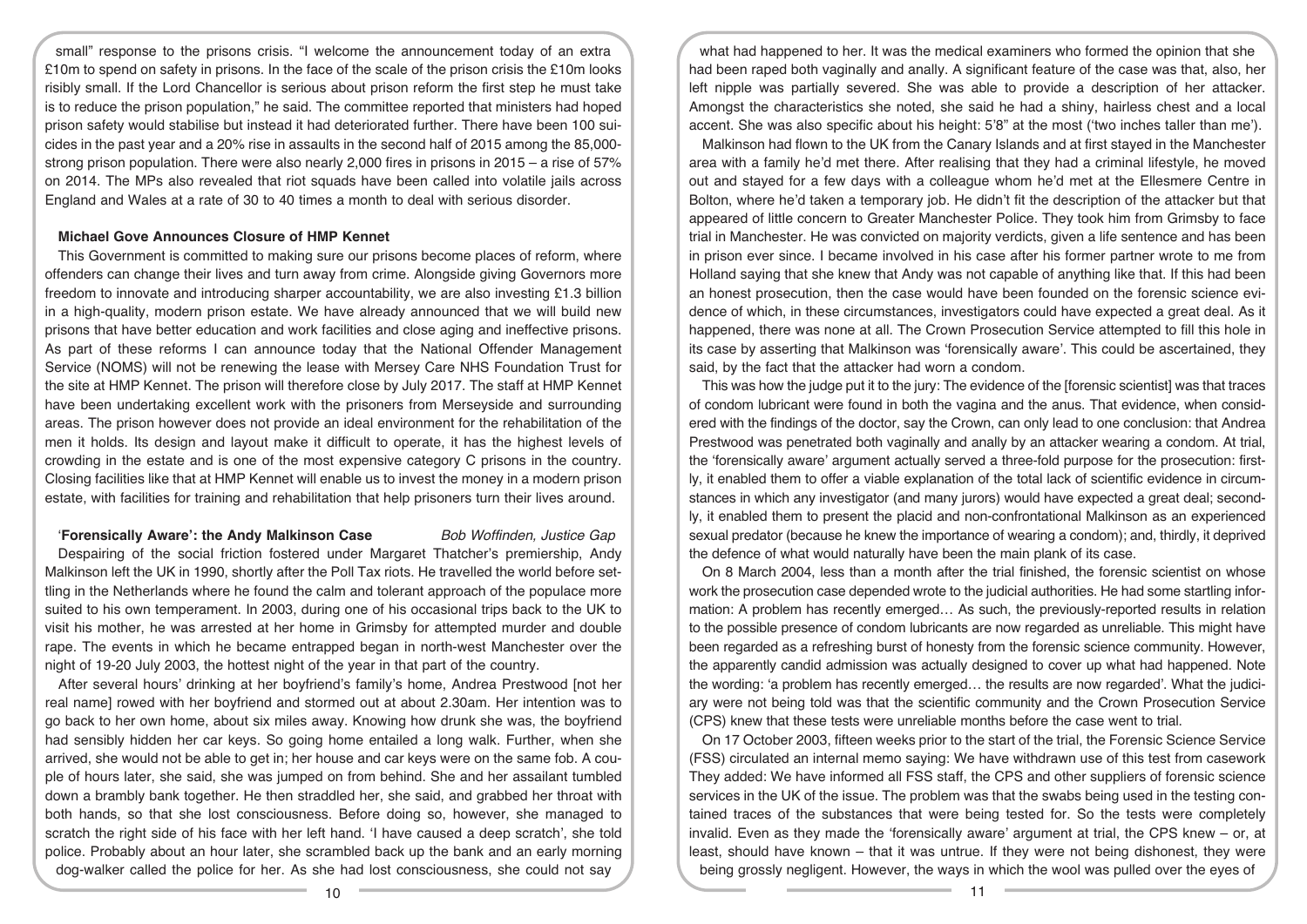those in court does not even stop there. Look back to the scientist's letter where he refers to 'the possible presence of condom lubricants'. Hold on; this wasn't what the jury were told. The judge emphatically said, quoting the scientist's evidence, that traces 'were found'. There was no qualification; the evidence hadn't been couched in terms of mere possibility. Either the judge was misleading the jury in his summing-up; or the forensic science evidence was exaggerated. Perhaps the most remarkable aspect of the entire case was that the scientist who had misled everyone thus far and who was continuing, in his letter of 8 March, to mislead the authorities, was now tasked with conducting further tests on the exhibits.

His new tests now purported to show that there were traces of condom lubricants on the woman's knickers. It was on the basis of this fresh evidence that Malkinson's appeal was dismissed. However, these new tests were themselves redundant. The original tests had included tests on the knickers. That being the case, the fact that different swabs were now being used was irrelevant. The exhibits were already contaminated and that was that. But the appeal court judges were not told about that. Nor were they told about an additional matter of considerable significance. The knickers were ripped apart down one side. The scientists who examined them described them as 'unwearable'. The complainant told police that, when she came to, 'my knickers were pulled right down and were attached to my right ankle'. The police officer who took them from her recorded in her notebook: '[Prestwood] handed me a pair of briefs which she produced from the right pocket of her fleece'. Because the facts were withheld from them, the judges would have assumed that after the assault Prestwood, attempting to compose herself, replaced all her clothing; and that was how the supposed condom lubricants from the attack came to be transferred to the knickers. But that is not what had happened.

There are two further respects in which the 'forensic awareness' argument does not hold water. Firstly, the woman said that the attacker removed his shirt during the assault. It was an unusually hot night (and one witness, whom we will come to, referred to the man as 'sweating profusely'), so a 'forensically aware' assailant would not have done that, lest he leave traces of himself on his victim. Secondly, there was the partial severing of the left nipple. This was used at trial to ramp up the seriousness of the attack; it was suggested that the attacker could have bitten the woman. Again, the jury was being seriously misled because that is precisely what a 'forensically aware' attacker would have avoided; such an action could well have left incriminating forensic evidence in the form of either teeth-marks or, far worse, saliva deposits from which a DNA profile could be obtained. None of this should obscure the fact that other evidence that might have been anticipated was conspicuous by its absence. The woman had 'superficial scrapes of the skin [which] resembled scratches from vegetation', as well as bloodstained hands, which could be accounted for by having tumbled down a brambly bank. There were no marks of this kind on Malkinson's body. (True, he was only arrested some weeks later, but no evidence is no evidence.) Further, she'd suffered cuts and bleeding as a result of the tumble; so one would have thought it possible that the attacker would also have suffered bleeding, and as a result that some of his blood would be left on her. Again, there was nothing.

There was also identification evidence. The man stalking Prestwood at 4.30 in the morning, if there was such a man, was also seen, apparently, by a couple driving around. The driver's former partner had been causing a commotion outside their house and they were looking for her. So, two weeks later, Greater Manchester Police conducted a video identification parade at 1.00am on a Sunday morning. The woman from the car (who said that the man she saw was 'sweating profusely') and Prestwood were picked up and taken to the police station

together in the same police vehicle. (The driver could not attend because he'd had too much to drink.) The outcome of the video identification was that Prestwood identified Malkinson; the other woman identified someone else. The duty solicitor from Burton Copeland, who were representing Malkinson at this time, wrote a memo expressing his concerns about the propriety of the procedure – was it normal to hold a video parade at that time of the morning? – and the identification that resulted from it. Superficially, the fact that the complainant positively identified Malkinson may have appeared compelling evidence. However, her evidence was vitiated, if not undermined altogether, by the fact that in six key respects, Malkinson did not fit the description she'd already given of her attacker.

First of all, there was the height. Prestwood was specific about this ('5'8" at the most – two inches taller than me'); but Malkinson was significantly taller, 5'11". Secondly, the attacker removed his shirt and the witnesses said that his torso was hairless; but Malkinson was wellblessed with chest hair. Thirdly, she said the attacker had an accent that was 'local to Bolton'. Later on, prosecution witnesses tried to modify this, but the stark fact was that she'd mentioned a local accent; and Malkinson did not have one. He had never even been to the area before, let alone been brought up there. Fourthly, the attacker removed his shirt. Malkinson had very prominent tattoos (acquired on his overseas travels) running down each forearm, but Prestwood saw no tattoos on her attacker. Fifthly, she was adamant that she caused 'a deep scratch' to the man's face. Malkinson was seen at work immediately after this incident – by police officers among others – and his face was not scratched. Sixthly, there was the clothing. The witnesses were agreed that the man was wearing 'smart' black trousers, 'smart' black shoes and a 'very smart' shirt. Malkinson did not possess, and had never possessed, clothing of that kind.

In fact, the prosecution could offer no hint of an explanation as to how the impecunious Malkinson (he'd had all his money stolen in the Canaries) might have acquired smart clothing. It was a significant evidential point that the CPS should not have been allowed simply to gloss over. In January 2004, with the trial looming, the man in the car was very belatedly asked to attend a video identification parade and, surprise, surprise, he then identified Malkinson. At that point he was purporting to identify someone whom he had glimpsed, he said, 'for about five seconds' over five months earlier while he was driving a car at half-past-four in the morning. (Try driving a car and, for about five seconds, looking not straight ahead but at someone on the other side of the road. No, on second thoughts, don't try it.)

Then, with the trial about to start, another "identification" emerged. There was the woman in the car, who had picked out a parade stooge. Now, it seems, her evidence had changed. She hadn't picked out a parade stooge; she'd picked out Malkinson! When had this change in her evidence occurred? The woman said she changed her evidence when she returned to the witness room (which is where Prestwood was). However, the officer accompanying her had a different story. He said that she'd changed her evidence in the corridor 'more or less immediately' after leaving the video suite. The jurors were commendably alert to the puzzling aspects of this evidence and as a result asked to see this woman's statement.

Of course, they wouldn't have been allowed to see it, but this wasn't the point. The point was that, because of the jurors' request, the prosecution had to admit that no such statement existed. The woman hadn't made a statement about this change in her evidence. Nor was it mentioned in the officer's notebook. Strangely, there was no reference to it there either! One can study the other background documentation. The police themselves adumbrated their case for the magistrates. Their fourpage report mentions just the one identification; had there been two, it would have strength-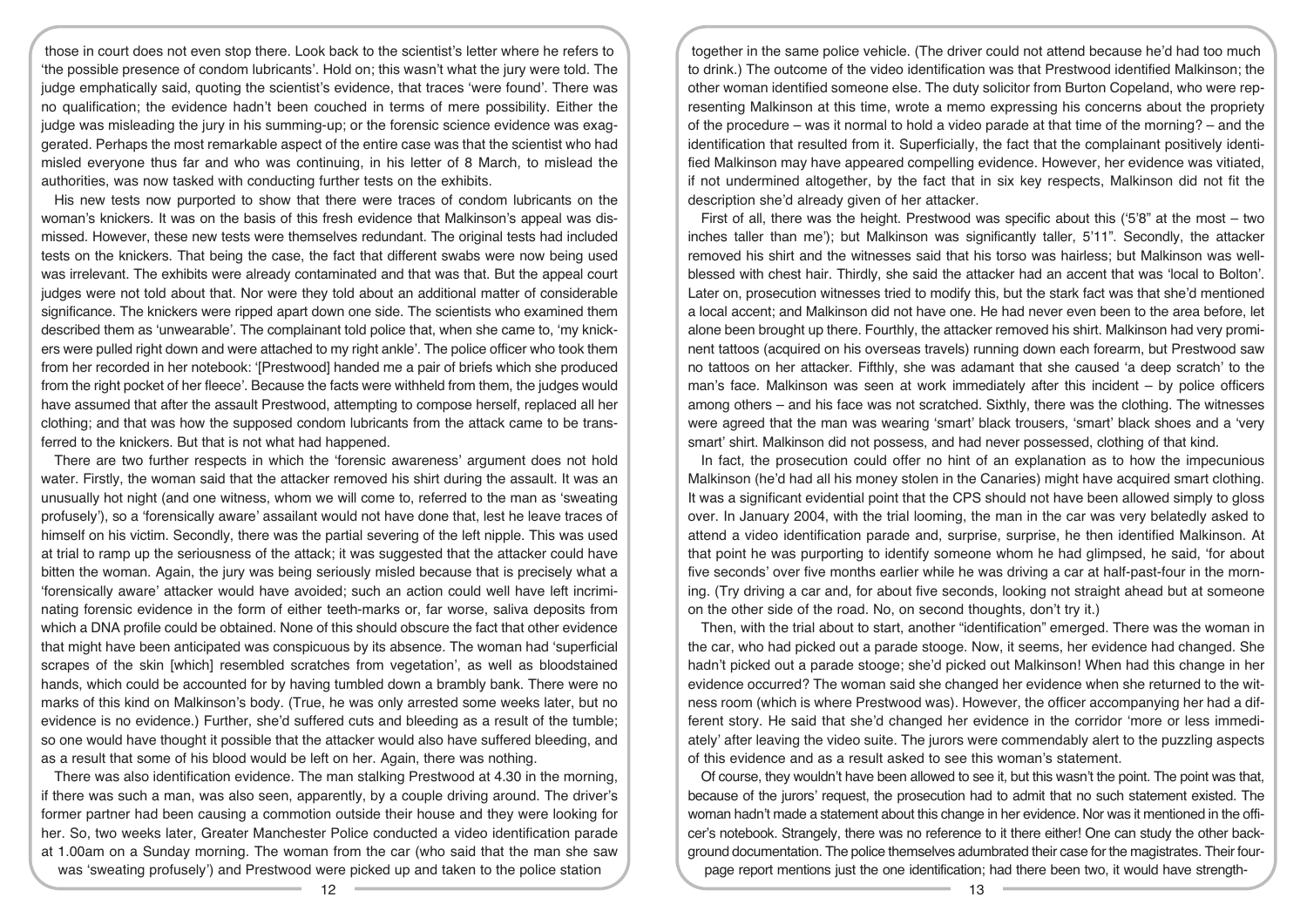ened their case and so they would have been bound to mention it. Conversely, there is that memo drawn up immediately after the video parade by the duty solicitor in which he expresses concern about what took place. That refers to only one identification; had there been two, again it would have hugely reinforced his point, so he would have been bound to mention it.

The brief to counsel, completed months later, also refers to just one identification. In fact, there is just one document that mentions this second identification and that is a skimpily filledin form that appears as page 45 in the prosecution bundle. But – what's this? – there is already a page 45 in the prosecution bundle. So, it appears possible that that single document was put together later, backdated, and then inserted into the prosecution bundle. Let us make a reasoned guess about what occurred during this police investigation. The incident was reported, the woman was interviewed and a statement taken from her. The investigating officers would have had next to no concern about the video identification because once all the forensic science evidence came flooding in, they'd have everything they needed to secure a conviction. Months later, with the trial fast approaching, they would have been alerted to the fact that, actually, there was no forensic science evidence at all. The only evidence they did have – the complainant's identification – could be trashed in court by any competent defence barrister. Alarm bells would have rung. The other two identifications then, well, happened.

Greater Manchester Police made a three-part documentary series with the BBC, Eyewitness, in which they highlighted the dangers of identification evidence and explained that they had refined their techniques for interviewing witnesses about identifications. 'Greater Manchester Police are among the most modern practitioners of interviewing techniques anywhere in the world', an officer claimed. 'It's something we can be rightly proud of.' So it was hugely hypocritical of Greater Manchester Police to have tendered this identification evidence at trial because none of it met what they claimed were their own standards.

The defence case was straightforward. That evening, Malkinson had a good night's sleep and turned up for work at 8.00 the next morning, well-rested and with his face unscratched. I recall a miniscandal when I was at school. Who, the staff angrily demanded to know, was responsible for this? One bright spark in the class stuck up his hand and volunteered a name: 'it was Hawkins, sir'. Hawkins had left school the previous Friday, as his family were emigrating to Australia. Everyone else then took up the name, and enjoyed the rare impotence of the school staff. Something like that could have happened in this instance. The police made inquiries with the family with whom Malkinson had briefly stayed (who may well have been police informers) and so they vouchsafed the name of someone who'd lately left not just the area but, they probably thought, the UK.

Ironically, if Malkinson had been a rapist, that's exactly what he may well have done. But he wasn't, so he simply went to his mother's, where the police could easily trace him. At trial, the judge's performance was simply inadequate. With reference to the supposed scratch on the attacker's face, he said this in his summing-up: She believed, undoubtedly, believed, that she scratched his face… Did she succeed in scratching his face in the way she clearly believed she did? [italics added] The complainant never said that she believed she'd scratched his face. She was adamant; she had scratched his face. 'I have caused a deep scratch', she said at one point. So the judge here was subtly reshaping her testimony so that it made the prosecution case more credible. One barrister to whom I showed the papers commented that at this point the judge was giving evidence himself.

Similarly, the judge told the jury that the woman in the car changed her evidence at the video identification parade. Again, this was a subtle but significant change. If she'd changed her evidence

at the parade, that would have made the evidence more plausible from the prosecution point of view. But neither she, nor the officer accompanying her, had said that. The jurors asked him whether they needed to be 'absolutely sure' of their verdicts. No, the judge responded, that was not the test. So perhaps the ten jurors who convicted Malkinson were merely slightly sure of his guilt. Just the two remaining jurors reached the correct verdict. It is certainly pertinent to ask why, if the case against Malkinson was this threadbare, did his defence team not make hay at trial?

It was a question to which Malkinson himself could not fathom the answer. So, afterwards, he did some research. He then discovered that his solicitor had been imprisoned for fraud and struck off. In his desperation to be re-admitted, the solicitor appears to have ingratiated himself with the local police – with whom, he said, he 'worked closely' – and indeed his application for re-admission was supported by the Chief Constable of Greater Manchester. Even so, the application was rejected. He remained struck off. Nevertheless, he went on to act for Malkinson and, of course, conveyed nothing of this to him. If I had been the defence barrister cross-examining the complainant, I would have begun by asking a vitally important question: can you tell us what happened to your handbag?

Prestwood specifically stated two things about her handbag. She carried it over her right shoulder; and it was so full she couldn't close it. Accordingly, when the attack happened, one would have expected its contents to be strewn over the bank. Moreover, straight after the supposed attack, she reported the handbag as missing both to the medical examiner and also the police, who painstakingly itemised all its contents. But the handbag was not lost or stolen, and nor were its contents strewn down the bank. Apart from her mobile phone, she didn't lose anything. The handbag simply disappears from the case. My impression (from reading between the lines of one statement) is that it was found, with contents intact, at the top of the bank. Bearing this in mind, this is what may have happened. At this point on her long walk, she stopped to relieve herself and put her handbag down. In her inebriated state (she was still smelling of alcohol by the following lunchtime), she tumbled down the bank and lost consciousness.

Coming to, she partly-imagined, partly-concocted the scenario that she subsequently conveyed to police officers. She would have realised that she wouldn't be welcome back at her boyfriend's family home, as she'd kept them all awake half the night by ringing the landline. For that reason, and also to cover her embarrassment, she had to come up with a sympathetic story. All she'd have needed to do was to discard her mobile phone and tear her own knickers. (According to her account, the knickers must have been torn after she lost consciousness; but this doesn't make sense – the attacker would have had no need to rip them and could just have pulled them down.) Apart from her own story, there is no evidence whatever of an attack. There is no scientific evidence on her of an attacker, and nor is there evidence of any sexual assault upon her. What the judge termed the 'findings of the doctor' could have been otherwise explained: she had recently had consensual intercourse with her partner; and a small tear at her anus could have been the result of her tumble down the bank. As she admitted, 'I slid down on my bum'.

Malkinson has been in prison for more than thirteen years for a crime that he certainly did not commit and a crime that, in all probability, never happened. During this time, nothing has happened. The CCRC examined the case and was able to find nothing that raised doubts about the safety of the conviction. Now, of course, Malkinson remains in prison because the National Offender Management Service (NOMS) say he has not confessed or come to terms with his offence. And so the incompetence, negligence and dishonesty that has been manifest at every stage of this criminal justice process is compounded by the professional crassness of NOMS. Of course he hasn't admitted guilt for a crime he didn't commit. Unlike almost all others in this saga, he is someone of fierce moral integrity.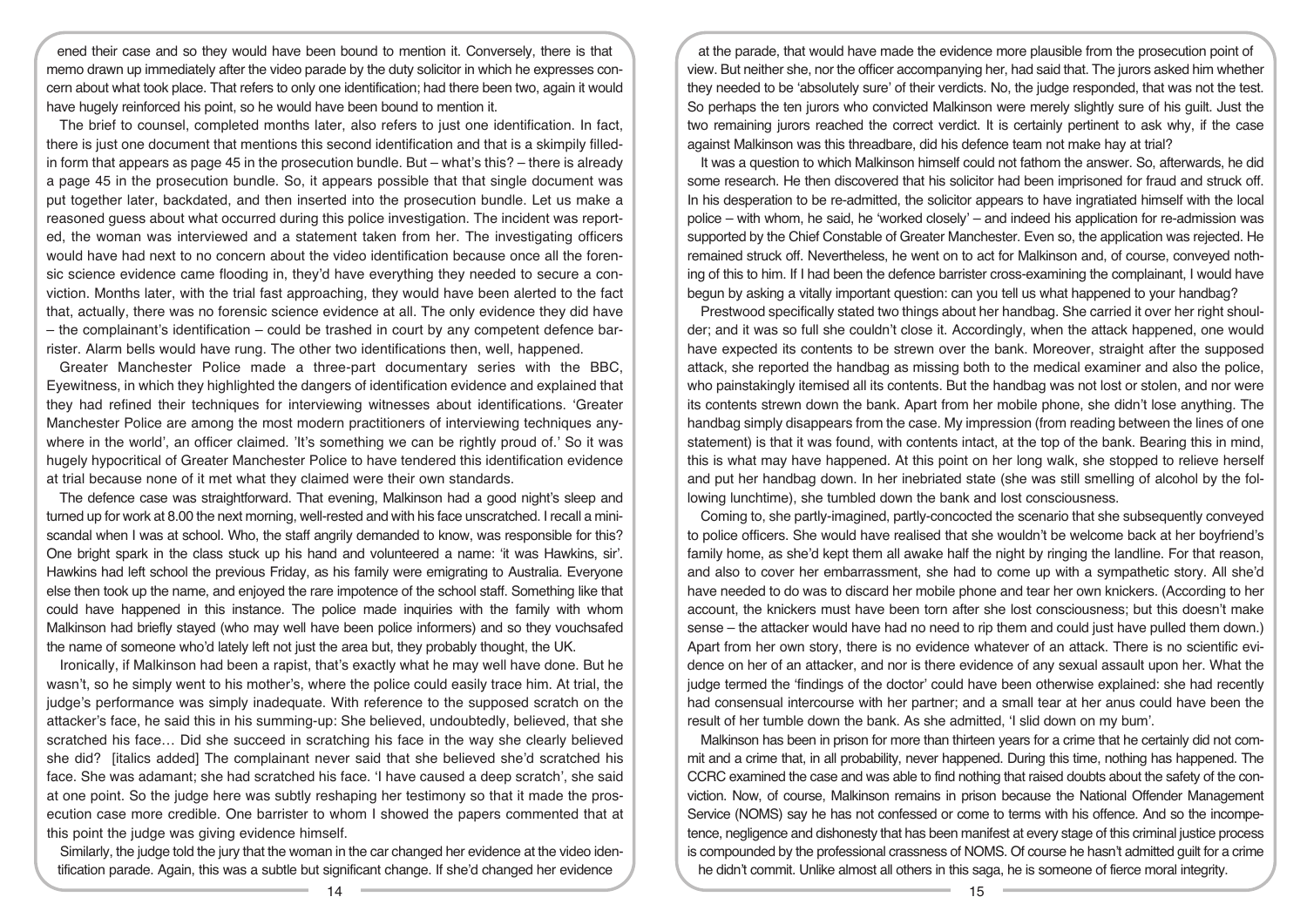#### **Staff 'Told Not to Take Action Against Probation Breaches'** *BBC News*

Probation officers are being told not to take action against offenders who breach sentence terms, because their companies risk being fined, a watchdog in England and Wales has said. Since 2015, private probation groups have received payments linked to offenders meeting sentence conditions. But this may have deterred staff from taking action against people breaching community orders, inspectors found. The government said it was addressing issues raised in the report. Government changes have seen the probation service split in two, with community rehabilitation companies (CRCs) supervising low and medium-risk offenders and a new National Probation Service (NPS) taking over the supervision of high-risk offenders. CRCs were transferred from public to private ownership on 1 February 2015.

Under the system, payments to CRCs are linked to offenders complying with the terms of their sentence and not committing further crimes. But the Inspectorate of Probation found a number of probation officers at CRCs said they had been told by bosses not to recommend to the courts that an offender's community sentence be revoked because their company would incur a financial penalty. One officer said their organisation's approach was to "discourage" enforcing community orders or the conditions of a prisoner released on licence. Community orders are sentences imposed by courts in place of jail terms. They can include rehabilitation activities, unpaid work and drug or alcohol treatment. Offenders who fail to comply with community orders can have the terms of their orders amended to be more onerous and can even face prison sentences for repeated breaches.

The report also found that more than two-thirds of offenders released from prison had not received enough help from the CRC before release in relation to accommodation, employment or finances. In some areas a shortage of probation officers meant that CRC agency staff were allocated medium-risk-of-harm cases, for which they felt insufficiently trained. The report, which related to inspections undertaken from October 2015 to February 2016, found the NPS and CRCs were now working better together but that "significant problems remain". Advice given to courts was less reliable in some cases, but the report also said the work the NPS did with many high-risk offenders was good and included effective joint working with specialists. Dame Glenys Stacey, chief inspector of probation, said CRCs needed to do more work to prepare prisoners for release. She added: "Without sufficient preparation, those released are more likely to offend again and so find themselves back inside."

## **Dennehy, R (On the Application Of) v Secretary of State for Justice**

Introduction: The Claimant is a convicted prisoner at HMP Bronzefield, one of only two prisons in this jurisdiction which can accommodate women prisoners who have restricted status: this is equivalent to a man who is a Category A prisoner. HMP Bronzefield is privately run by the Second Defendant, Sodexo Limited. On 28 February 2014 the Claimant was sentenced by Spencer J to life imprisonment for three offences of murder; life imprisonment for two offences of attempted murder; and two concurrent determinate sentences of 12 years' imprisonment for offences of preventing burial. The victims were all men. In respect of the offences of murder the Claimant was given a whole life order. This has the consequence in law that she can never be considered for parole. She is currently one of only two women in this jurisdiction who are subject to a whole life order. Since 19 September 2013 (at a time when she was still on remand) the Claimant has been in what is commonly called "segregation" (strictly "removal from association"). The Claimant submits that her segregation has been unlawful on a number of grounds.

Both Defendants concede that the segregation of the Claimant between 21 September 2013 and 4 September 2015 was unlawful because it was not authorised by the Secretary of State, as was required by the Prison Rules 1999 (SI 1999 No. 728) at that time. That concession is made in the light of the decision of the Supreme Court in R (Bourgass) v Secretary of State for Justice [2016] AC 384. Otherwise the Defendants resist the claim for judicial review.

I should say a little about the procedure adopted in the present case. This is a claim for judicial review brought with the permission of Collins J, granted on the papers on 15 October 2015. Collins J refused permission in relation to one ground, which concerns alleged discrimination, to which I will return. As will become apparent later, the Claimant's grounds have evolved over time, up to and including the skeleton argument filed on her behalf. The Claimant applies for permission to amend her grounds so as to reflect what is submitted in the skeleton argument. I grant that application so that the Claimant has permission to advance all of the grounds raised in the skeleton argument, including the ground based on alleged discrimination. In these proceedings, initially, the prison itself was named as a defendant but, at the hearing before me, it was agreed by the parties that the appropriate person which should be a defendant is the company which runs the prison.

In the present case not all matters of primary fact are undisputed. As Lord Reed JSC observed at paras. 124-126 of Bourgass, although judicial review does not usually require the resolution of disputes of fact or cross-examination of witnesses, that is not because they lie beyond the scope of that procedure. "Judicial review is a sufficiently flexible form of procedure to enable the court to deal with the situation before it as required." However, all parties before me agreed that in the present case it was not necessary for the resolution of the issues to have cross-examination of witnesses or to resolve such issues of fact as are in dispute. At the hearing before me, it was made clear by counsel for the Claimant, Mr Hugh Southey QC, that he did not wish to apply for permission to cross-examine any of the Defendants' witnesses.

Conclusion: It is important to recall that everyone within the jurisdiction is entitled to the protection of the law, including the protection of their human rights. That includes even someone who has committed the most serious crimes. This is because ours is a society governed by the rule of law. I have considered carefully the submissions that have been made in this case. For the reasons set out in this judgment I have come to the following conclusions: (1) As is conceded by both Defendants, the Claimant's segregation was unlawful in the period from 21 September 2013 to 4 September 2015 because it was not in accordance with the requirements of rule 45 of the Prison Rules as they were at that time. (2) There has been no breach of the duty to act fairly in this case. The Claimant's segregation is not unlawful on that ground. (3) There has been no breach of Article 3 of the Convention rights in this case. The Claimant has not been subjected to inhuman or degrading treatment. (4) The Claimant's segregation was not in accordance with law and, for that reason but no other, there was a breach of Article 8 in the period from 21 September 2013 to 4 September 2015. However, the Claimant's segregation has been in accordance with law since that time and has, at all material times, been necessary and proportionate. (5) There has been no breach of the right to equal treatment in the enjoyment of Convention rights in Article 14. (6) The Claimant's segregation has, at all material times, been reasonable and therefore lawful at common law.

Accordingly this claim for judicial review is dismissed, save that there will be a declaration that the Claimant's segregation was unlawful in the period from 21 September 2013 to 4 September 2015 because (as is conceded by the Defendants) it was not in accordance with the requirements of the Prison Rules at that time.